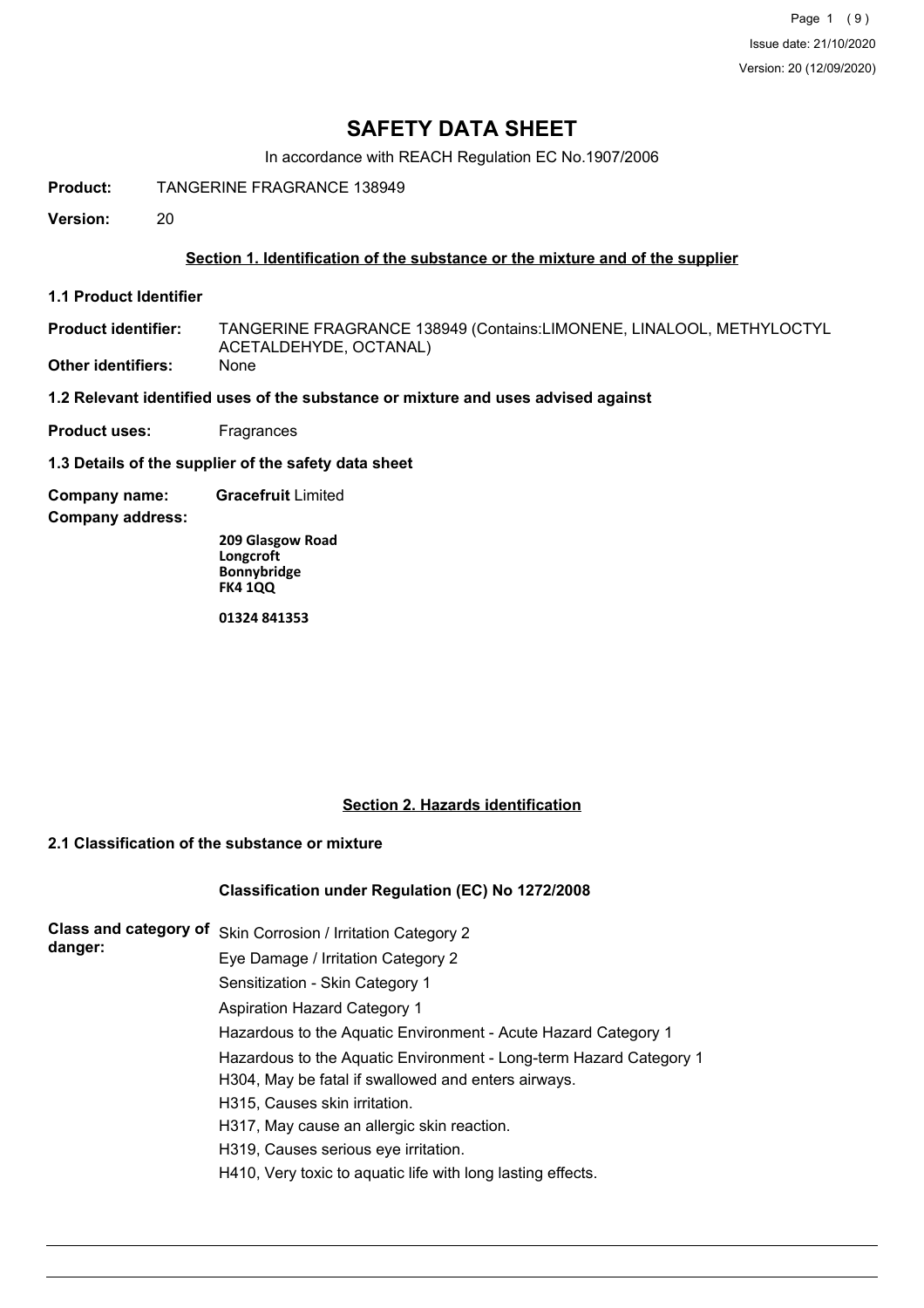Page 2 (9) Issue date: 21/10/2020 Version: 20 (12/09/2020)

# **SAFETY DATA SHEET**

In accordance with REACH Regulation EC No.1907/2006

- **Product:** TANGERINE FRAGRANCE 138949
- **Version:** 20
- **2.2 Label elements**

| Signal word:                        | Danger                                                                                                                                                                                                                                                                                                                                                                                                                                                                                                                                                                                                                                                                                                                                                                                                                                                                                                                                                                                                                           |
|-------------------------------------|----------------------------------------------------------------------------------------------------------------------------------------------------------------------------------------------------------------------------------------------------------------------------------------------------------------------------------------------------------------------------------------------------------------------------------------------------------------------------------------------------------------------------------------------------------------------------------------------------------------------------------------------------------------------------------------------------------------------------------------------------------------------------------------------------------------------------------------------------------------------------------------------------------------------------------------------------------------------------------------------------------------------------------|
| <b>Hazard statements:</b>           | H304, May be fatal if swallowed and enters airways.<br>H315, Causes skin irritation.<br>H317, May cause an allergic skin reaction.<br>H319, Causes serious eye irritation.<br>H410, Very toxic to aquatic life with long lasting effects.                                                                                                                                                                                                                                                                                                                                                                                                                                                                                                                                                                                                                                                                                                                                                                                        |
| Supplemental<br>Information:        | EUH208, Contains 3-DODECENAL, ALPHA-PINENES, CITRAL. May produce an allergic<br>reaction.                                                                                                                                                                                                                                                                                                                                                                                                                                                                                                                                                                                                                                                                                                                                                                                                                                                                                                                                        |
| <b>Precautionary</b><br>statements: | P261, Avoid breathing vapour or dust.<br>P264, Wash hands and other contacted skin thoroughly after handling.<br>P272, Contaminated work clothing should not be allowed out of the workplace.<br>P273, Avoid release to the environment.<br>P280, Wear protective gloves/eye protection/face protection.<br>P301/310, IF SWALLOWED: Immediately call a POISON CENTER or doctor/physician.<br>P302/352, IF ON SKIN: Wash with plenty of soap and water.<br>P305/351/338, IF IN EYES: Rinse cautiously with water for several minutes. Remove contact<br>lenses, if present and easy to do. Continue rinsing.<br>P331, Do not induce vomiting.<br>P333/313, If skin irritation or rash occurs: Get medical advice/attention.<br>P337/313, If eye irritation persists: Get medical advice/attention.<br>P362, Take off contaminated clothing and wash before reuse.<br>P391, Collect spillage.<br>P405, Store locked up.<br>P501, Dispose of contents/container to approved disposal site, in accordance with local<br>regulations. |
| Pictograms:                         |                                                                                                                                                                                                                                                                                                                                                                                                                                                                                                                                                                                                                                                                                                                                                                                                                                                                                                                                                                                                                                  |

**Other hazards:** Hydrocarbon Concentration %: 30.046%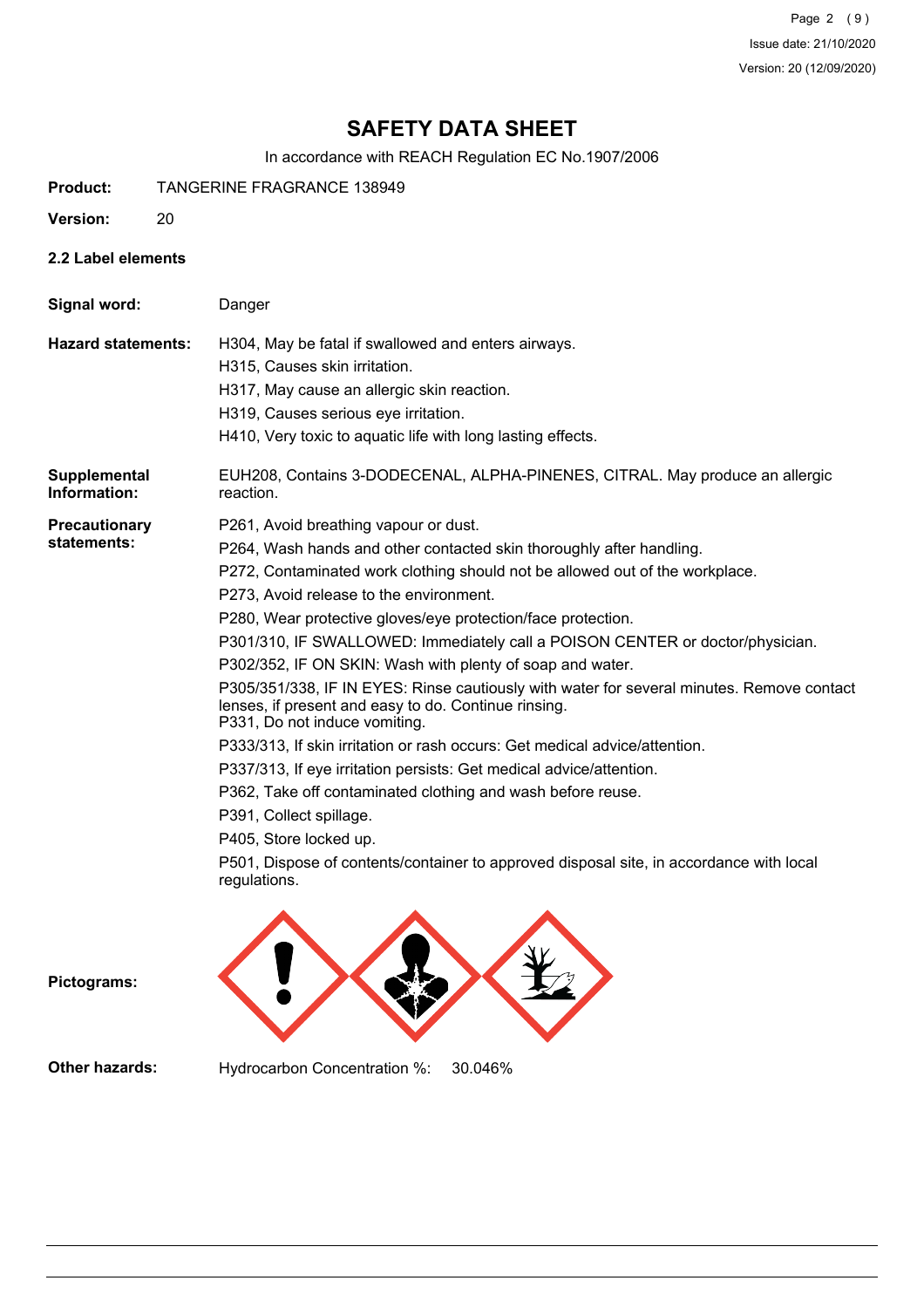Page 3 (9) Issue date: 21/10/2020 Version: 20 (12/09/2020)

# **SAFETY DATA SHEET**

In accordance with REACH Regulation EC No.1907/2006

**Product:** TANGERINE FRAGRANCE 138949

**Version:** 20

## **Section 3. Composition / information on ingredients**

#### **3.2 Mixtures**

#### **Contains:**

| <b>Name</b>                                | <b>CAS</b> | <b>EC</b> | <b>REACH Registration</b><br>No. | $\frac{9}{6}$ | <b>Classification for</b><br>(CLP) 1272/2008                                        |
|--------------------------------------------|------------|-----------|----------------------------------|---------------|-------------------------------------------------------------------------------------|
| <b>ILIMONENE</b>                           | 5989-27-5  | 227-813-5 |                                  | 20-<50%       | FL 3-SCI 2-SS 1B-AH<br>1-EH A1-EH C1;H226-<br>H304-H315-H317-<br>H410.-             |
| <b>ILINALOOL</b>                           | 78-70-6    | 201-134-4 | 01-2119474016-42-xxxx            | $10 - 20%$    | SCI 2-SS 1B; H315-<br>H317.-                                                        |
| <b>IMETHYLOCTYL</b><br><b>ACETALDEHYDE</b> | 19009-56-4 | 242-745-6 |                                  | $1 - 5%$      | SCI 2-SS 1B-EH C2;<br>H315-H317-H411.-                                              |
| IOCTANAL                                   | 124-13-0   | 204-683-8 |                                  | $1 - 5%$      | FL 3-SCI 2-EDI 2-EH<br>C2;H226-H315-H319-<br>H411.-                                 |
| <b>IMYRCENE</b>                            | 123-35-3   | 204-622-5 |                                  | $0.1 - 1\%$   | FL 3-SCI 2-EDI 2-AH<br>1-EH A1-EH C2:H226-<br>H304-H315-H319-<br>H400-H411 -        |
| <b>CITRAL</b>                              | 5392-40-5  | 226-394-6 | 01-2119462829-23-xxxx            | $0.1 - 1\%$   | SCI 2-EDI 2-SS 1;<br>H315-H317-H319.-                                               |
| <b>JALPHA-PINENES</b>                      | 80-56-8    | 201-291-9 |                                  | $0.1 - 1\%$   | IFL 3-ATO 4-SCI 2-SS<br> 1B-AH 1-EH A1-EH<br>C1;H226-H302-H304-<br>H315-H317-H410.- |
| <b>3-DODECENAL</b>                         | 68083-57-8 | 268-406-2 |                                  | $0.1 - 1\%$   | SCI 2-EDI 2-SS 1B-EH<br>A1;H315-H317-H319-<br>H400.-                                |
| <b>IP-CYMENE</b>                           | l99-87-6   | 202-796-7 |                                  | $0.1 - 1\%$   | FL 3-REP 2-AH 1-EH<br>C2;H226-H304-H361-<br>H411.-                                  |
| ITRIDEC-2-ENENITRILE 22629-49-8            |            | 245-142-6 | 01-2120763556-45-xxxx            | < 0.1%        | EH A1-EH C1;H410,-                                                                  |

#### **Substances with Community workplace exposure limits:**

| <b>Name</b>       | <b>CAS</b> | -0<br>ᄄ   | 0<br>70 |
|-------------------|------------|-----------|---------|
| DIETHYL PHTHALATE | 84-66-2    | 201-550-6 | 50-100% |

**Substances that are persistent, bioaccumulative and toxic or very persistent and very bioaccumulative, greater than 0.1%:**

Not Applicable

#### **Section 4. First-aid measures**

#### **4.1 Description of first aid measures**

IF SWALLOWED: Immediately call a POISON CENTER or doctor/physician.

IF ON SKIN: Wash with plenty of soap and water.

IF IN EYES: Rinse cautiously with water for several minutes. Remove contact lenses, if present and easy to do. Continue rinsing.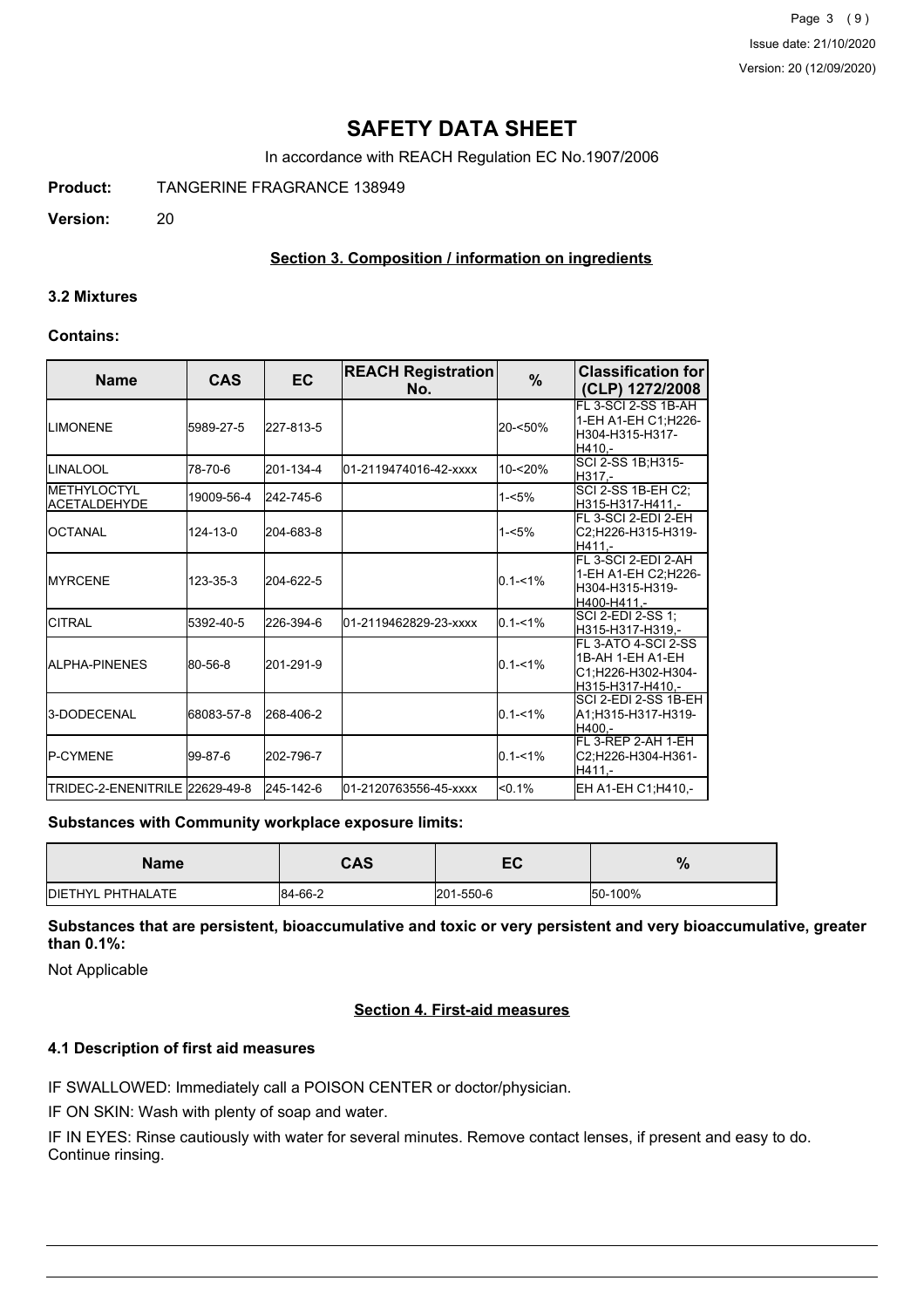Page 4 (9) Issue date: 21/10/2020 Version: 20 (12/09/2020)

# **SAFETY DATA SHEET**

In accordance with REACH Regulation EC No.1907/2006

**Product:** TANGERINE FRAGRANCE 138949

**Version:** 20

## **4.2 Most important symptoms and effects, both acute and delayed**

May be fatal if swallowed and enters airways. Causes skin irritation. May cause an allergic skin reaction. Causes serious eye irritation.

#### **4.3 Indication of any immediate medical attention and special treatment needed**

None expected, see Section 4.1 for further information.

### **SECTION 5: Firefighting measures**

#### **5.1 Extinguishing media**

Suitable media: Carbon dioxide, Dry chemical, Foam.

#### **5.2 Special hazards arising from the substance or mixture**

In case of fire, may be liberated: Carbon monoxide, Unidentified organic compounds.

#### **5.3 Advice for fire fighters:**

In case of insufficient ventilation, wear suitable respiratory equipment.

#### **Section 6. Accidental release measures**

#### **6.1 Personal precautions, protective equipment and emergency procedures:**

Avoid inhalation. Avoid contact with skin and eyes. See protective measures under Section 7 and 8.

#### **6.2 Environmental precautions:**

Keep away from drains, surface and ground water, and soil.

# **6.3 Methods and material for containment and cleaning up:**

Remove ignition sources. Provide adequate ventilation. Avoid excessive inhalation of vapours. Contain spillage immediately by use of sand or inert powder. Dispose of according to local regulations.

# **6.4 Reference to other sections:**

Also refer to sections 8 and 13.

# **Section 7. Handling and storage**

# **7.1 Precautions for safe handling:**

Keep away from heat, sparks, open flames and hot surfaces. - No smoking. Use personal protective equipment as required. Use in accordance with good manufacturing and industrial hygiene practices. Use in areas with adequate ventilation Do not eat, drink or smoke when using this product.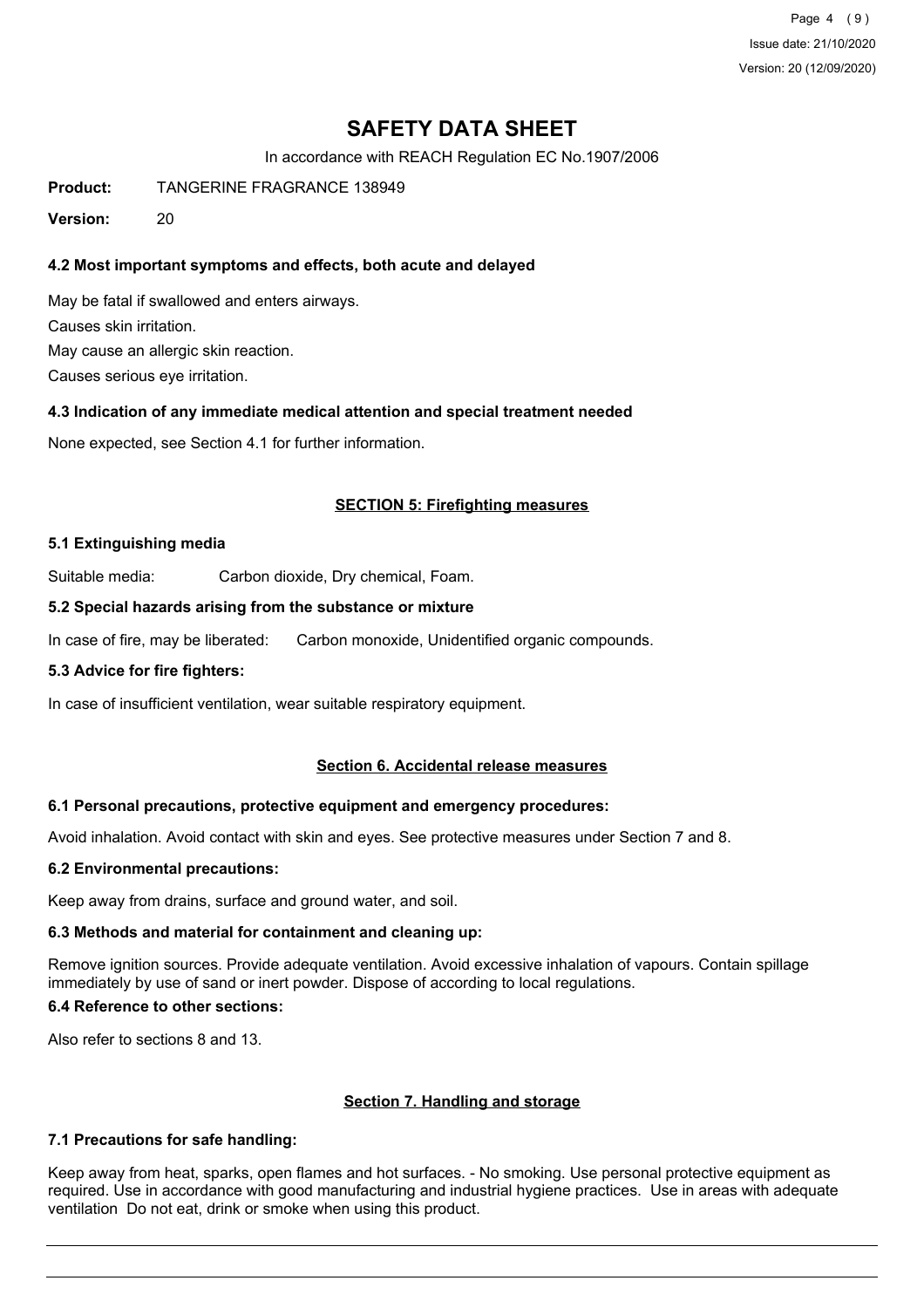Page 5 (9) Issue date: 21/10/2020 Version: 20 (12/09/2020)

# **SAFETY DATA SHEET**

In accordance with REACH Regulation EC No.1907/2006

**Product:** TANGERINE FRAGRANCE 138949

**Version:** 20

### **7.2 Conditions for safe storage, including any incompatibilities:**

Store in a well-ventilated place. Keep container tightly closed. Keep cool. Ground/bond container and receiving equipment. Use explosion-proof electrical, ventilating and lighting equipment. Use only non-sparking tools. Take precautionary measures against static discharge.

### **7.3 Specific end use(s):**

Fragrances: Use in accordance with good manufacturing and industrial hygiene practices.

#### **Section 8. Exposure controls/personal protection**

#### **8.1 Control parameters**

Workplace exposure limits:

| Ingredient                          | <b>CAS</b> | EC                                                  | <b>Description</b>                                   | Value |
|-------------------------------------|------------|-----------------------------------------------------|------------------------------------------------------|-------|
| 84-66-2<br><b>DIETHYL PHTHALATE</b> |            | Long-term exposure limit (8-hour<br>$ TWA $ (mg/m3) |                                                      |       |
|                                     |            | 201-550-6                                           | Short-term exposure limit (15-<br>$ minute)$ (mg/m3) | 10    |

#### **8.2 Exposure Controls**

#### **Eye / Skin Protection**

Wear protective gloves/eye protection/face protection

#### **Respiratory Protection**

Ensure adequate and ongoing ventilation is maintained in order to prevent build up of excessive vapour and to ensure occupational exposure limits are adhered to. If appropriate, and depending on your patterns and volumes of use, the following engineering controls may be required as additional protective measures: a) Isolate mixing rooms and other areas where this material is used or openly handled. Maintain these areas under negative air pressure relative to the rest of the plant. b) Employ the use of Personal protective equipment - an approved, properly fitted respirator with organic vapour cartridges or canisters and particulate filters. c) Use local exhaust ventilation around open tanks and other open sources of potential exposures in order to avoid excessive inhalation, including places where this material is openly weighed or measured. In addition, use general dilution ventilation of the work area to eliminate or reduce possible worker exposures. d) Use closed systems for transferring and processing this material.

Also refer to Sections 2 and 7.

#### **Section 9. Physical and chemical properties**

#### **9.1 Information on basic physical and chemical properties**

| Appearance:                     | Clear yellow to brown liquid |
|---------------------------------|------------------------------|
| Odour:                          | Not determined               |
| <b>Odour threshold:</b>         | Not determined               |
| pH:                             | Not determined               |
| Melting point / freezing point: | Not determined               |
| Initial boiling point / range:  | Not determined               |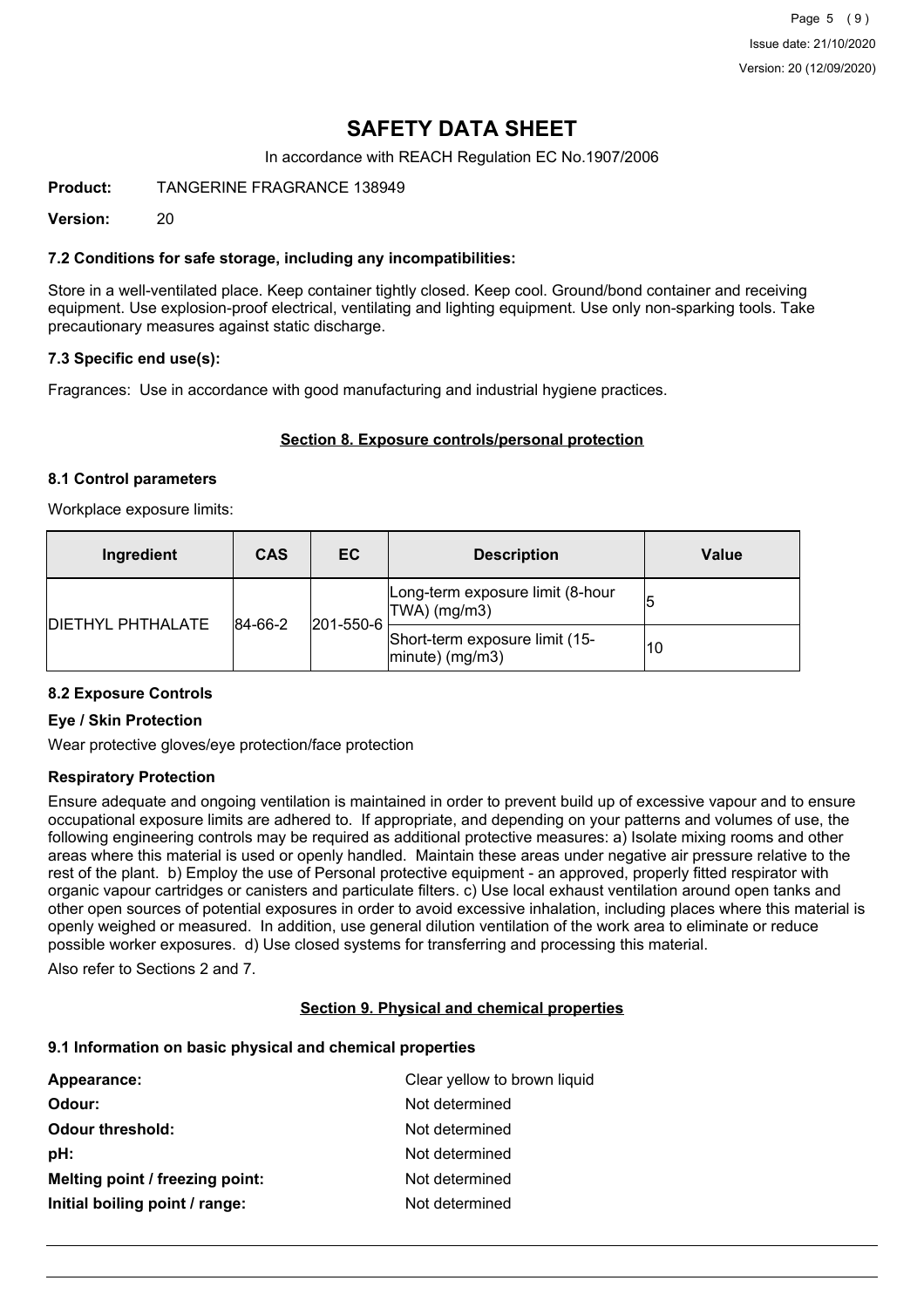Page 6 (9) Issue date: 21/10/2020 Version: 20 (12/09/2020)

# **SAFETY DATA SHEET**

In accordance with REACH Regulation EC No.1907/2006

**Product:** TANGERINE FRAGRANCE 138949

**Version:** 20

| Flash point:                                  | 63 °C                                        |
|-----------------------------------------------|----------------------------------------------|
| <b>Evaporation rate:</b>                      | Not determined                               |
| Flammability (solid, gas):                    | Not determined                               |
| Upper/lower flammability or explosive limits: | Product does not present an explosion hazard |
| Vapour pressure:                              | 0.48171811 mmHg                              |
| Vapour density:                               | Not determined                               |
| <b>Relative density:</b>                      | $0.9730 - 0.9770$                            |
| Solubility(ies):                              | Not determined                               |
| Partition coefficient: n-octanol/water:       | Not determined                               |
| <b>Auto-ignition temperature:</b>             | Not determined                               |
| <b>Decomposition temperature:</b>             | Not determined                               |
| Viscosity:                                    | Not determined                               |
| <b>Explosive properties:</b>                  | Not expected                                 |
| <b>Oxidising properties:</b>                  | Not expected                                 |

**9.2 Other information:** None available

# **Section 10. Stability and reactivity**

#### **10.1 Reactivity:**

Presents no significant reactivity hazard, by itself or in contact with water.

# **10.2 Chemical stability:**

Good stability under normal storage conditions.

# **10.3 Possibility of hazardous reactions:**

Not expected under normal conditions of use.

#### **10.4 Conditions to avoid:**

Avoid extreme heat.

#### **10.5 Incompatible materials:**

Avoid contact with strong acids, alkalis or oxidising agents.

#### **10.6 Hazardous decomposition products:**

Not expected.

# **Section 11. Toxicological information**

# **11.1 Information on toxicological effects**

This mixture has not been tested as a whole for health effects. The health effects have been calculated using the methods outlined in Regulation (EC) No 1272/2008 (CLP).

| <b>Acute Toxicity:</b>       | Based on available data the classification criteria are not met. |
|------------------------------|------------------------------------------------------------------|
| <b>Acute Toxicity Oral</b>   | >5000                                                            |
| <b>Acute Toxicity Dermal</b> | Not Applicable                                                   |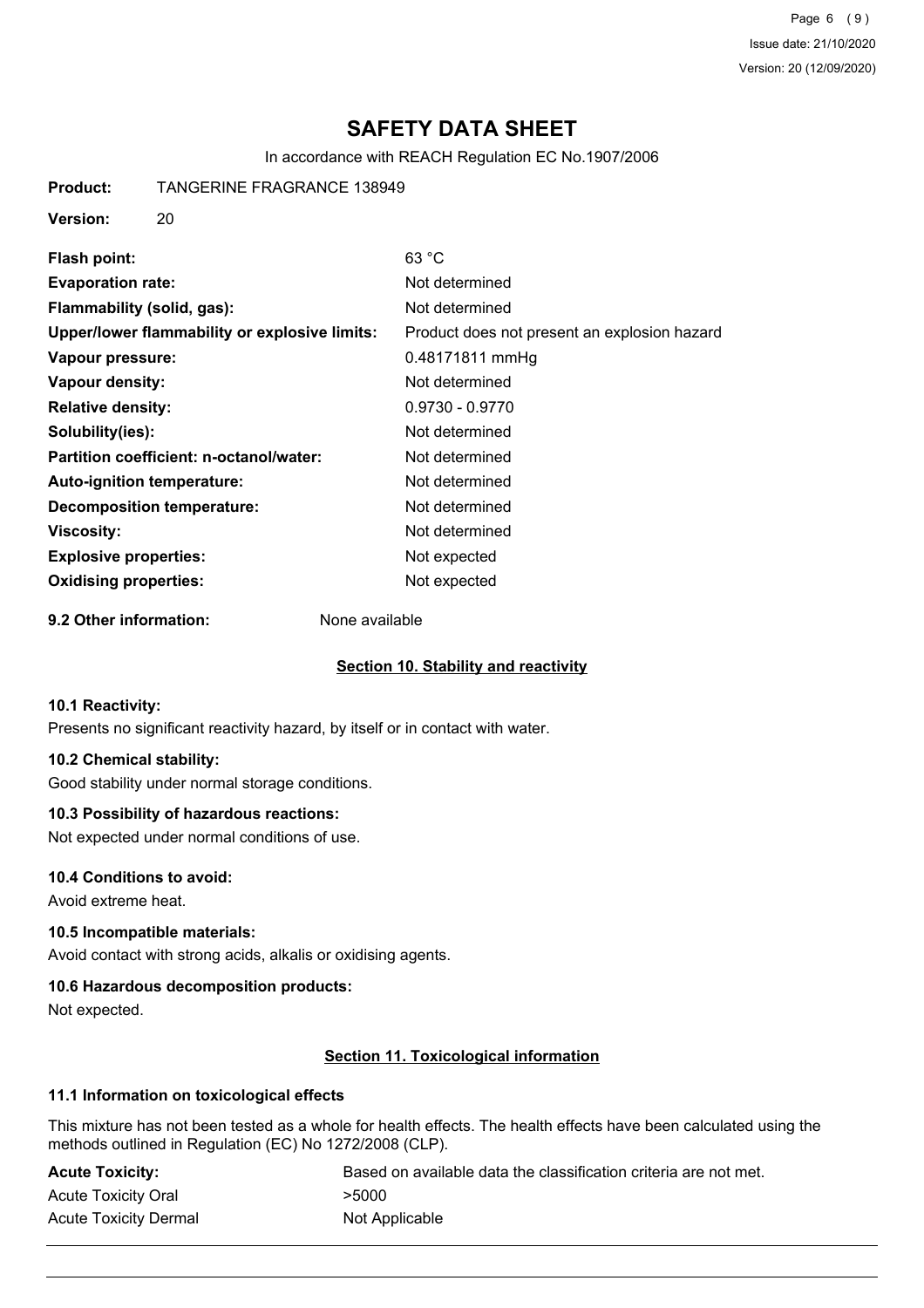Page 7 (9) Issue date: 21/10/2020 Version: 20 (12/09/2020)

# **SAFETY DATA SHEET**

In accordance with REACH Regulation EC No.1907/2006

**Product:** TANGERINE FRAGRANCE 138949

**Version:** 20

| <b>Acute Toxicity Inhalation</b>          | Not Available                                                    |
|-------------------------------------------|------------------------------------------------------------------|
| <b>Skin corrosion/irritation:</b>         | Skin Corrosion / Irritation Category 2                           |
| Serious eye damage/irritation:            | Eye Damage / Irritation Category 2                               |
| <b>Respiratory or skin sensitisation:</b> | Sensitization - Skin Category 1                                  |
| Germ cell mutagenicity:                   | Based on available data the classification criteria are not met. |
| Carcinogenicity:                          | Based on available data the classification criteria are not met. |
| <b>Reproductive toxicity:</b>             | Based on available data the classification criteria are not met. |
| <b>STOT-single exposure:</b>              | Based on available data the classification criteria are not met. |
| <b>STOT-repeated exposure:</b>            | Based on available data the classification criteria are not met. |
| <b>Aspiration hazard:</b>                 | <b>Aspiration Hazard Category 1</b>                              |

**Information about hazardous ingredients in the mixture** Not Applicable

Refer to Sections 2 and 3 for additional information.

### **Section 12. Ecological information**

**12.1 Toxicity:**

| Very toxic to aquatic life with long lasting effects. |               |
|-------------------------------------------------------|---------------|
| 12.2 Persistence and degradability:                   | Not available |
| 12.3 Bioaccumulative potential:                       | Not available |
| 12.4 Mobility in soil:                                | Not available |

# **12.5 Results of PBT and vPvB assessment:**

This substance does not meet the PBT/vPvB criteria of REACH, annex XIII.

**12.6 Other adverse effects:** Not available

#### **Section 13. Disposal considerations**

#### **13.1 Waste treatment methods:**

Dispose of in accordance with local regulations. Avoid disposing into drainage systems and into the environment. Empty containers should be taken to an approved waste handling site for recycling or disposal.

# **Section 14. Transport information**

| 14.1 UN number:                    | UN3082                                                                                 |
|------------------------------------|----------------------------------------------------------------------------------------|
| 14.2 UN Proper Shipping Name:      | ENVIRONMENTALLY HAZARDOUS SUBSTANCE, LIQUID, N.O.S.<br>(LIMONENE, TRIDEC-2-ENENITRILE) |
| 14.3 Transport hazard class(es):   | 9                                                                                      |
| <b>Sub Risk:</b>                   |                                                                                        |
| 14.4. Packing Group:               | Ш                                                                                      |
| <b>14.5 Environmental hazards:</b> | This is an environmentally hazardous substance.                                        |
| 14.6 Special precautions for user: | None additional                                                                        |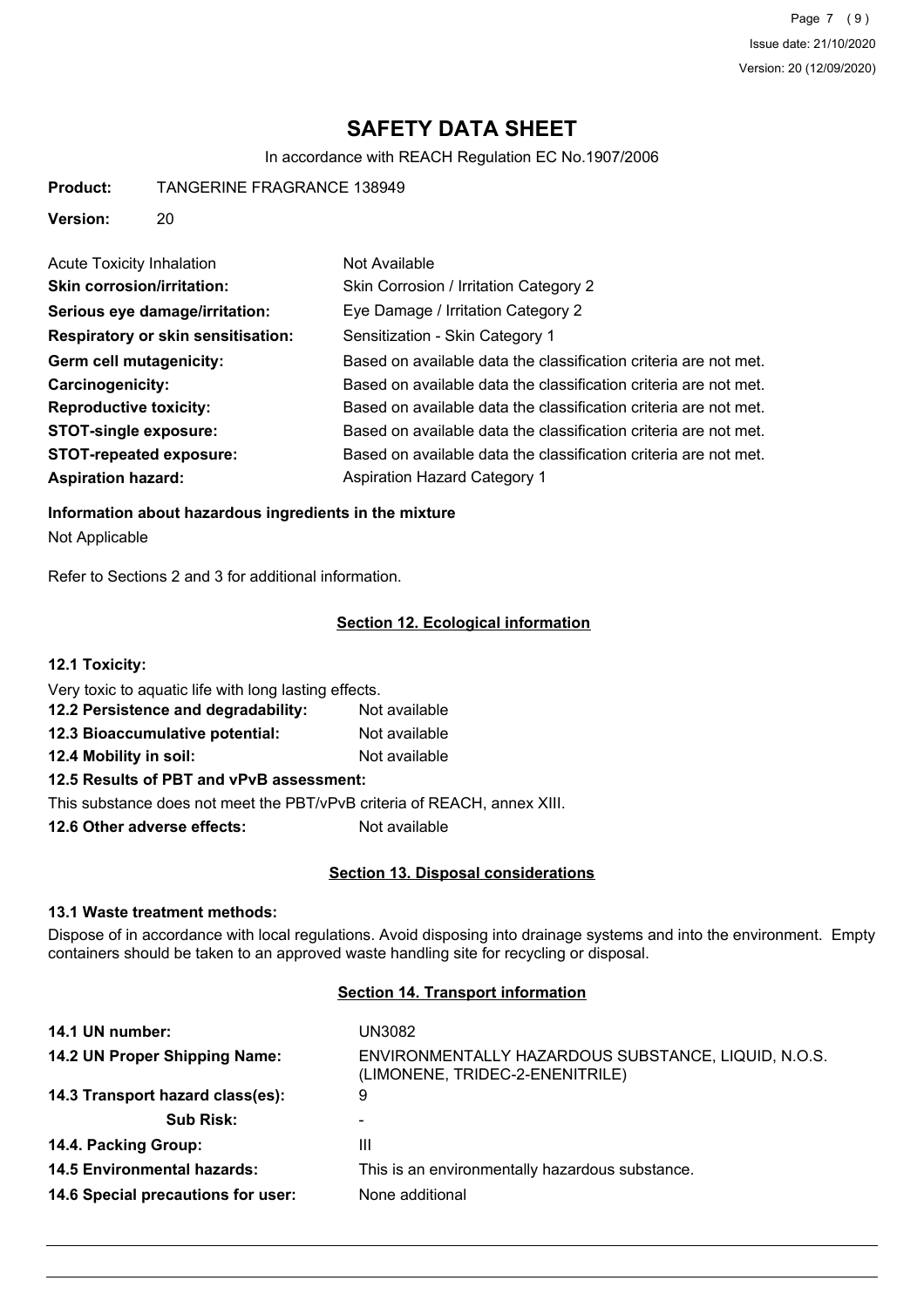Page 8 (9) Issue date: 21/10/2020 Version: 20 (12/09/2020)

# **SAFETY DATA SHEET**

In accordance with REACH Regulation EC No.1907/2006

**Product:** TANGERINE FRAGRANCE 138949

**Version:** 20

## **14.7 Transport in bulk according to Annex II of MARPOL73/78 and the IBC Code:**

Not applicable

## **Section 15. Regulatory information**

**15.1 Safety, health and environmental regulations/legislation specific for the substance or mixture** None additional

### **15.2 Chemical Safety Assessment**

A Chemical Safety Assessment has not been carried out for this product.

# **Section 16. Other information**

| <b>Concentration % Limits:</b>  | EH A1=82.66% EH C1=84.58% EH C2=8.32% EH C3=0.83233938% EH<br>C4=72.84% SCL2=22.54% EDL2=80.24% EDL2A=80.24% SS 1=3.46%<br>AH 1=33.28% |
|---------------------------------|----------------------------------------------------------------------------------------------------------------------------------------|
| <b>Total Fractional Values:</b> | EH A1=1.21 EH C1=1.18 EH C2=12.01 EH C3=120.14 EH C4=1.37 SCI<br>2=4.44 EDI 2=1.25 EDI 2A=1.25 SS 1=28.91 AH 1=3.00                    |

**Key to revisions:**

Information about hazardous ingredients in the mixture SECTION 3: Composition/information on ingredients Workplace exposure limits

#### **Key to abbreviations:**

| <b>Abbreviation</b> | <b>Meaning</b>                                                            |
|---------------------|---------------------------------------------------------------------------|
| AH <sub>1</sub>     | Aspiration Hazard Category 1                                              |
| ATO 4               | Acute Toxicity - Oral Category 4                                          |
| EDI <sub>2</sub>    | Eye Damage / Irritation Category 2                                        |
| EH A1               | Hazardous to the Aquatic Environment - Acute Hazard Category 1            |
| IEH C1              | Hazardous to the Aquatic Environment - Long-term Hazard Category 1        |
| EH <sub>C2</sub>    | Hazardous to the Aquatic Environment - Long-term Hazard Category 2        |
| IFL <sub>3</sub>    | Flammable Liquid, Hazard Category 3                                       |
| H226                | Flammable liquid and vapour.                                              |
| H302                | Harmful if swallowed.                                                     |
| H304                | May be fatal if swallowed and enters airways.                             |
| H315                | lCauses skin irritation.                                                  |
| H317                | May cause an allergic skin reaction.                                      |
| H319                | Causes serious eye irritation.                                            |
| H361                | Suspected of damaging fertility or the unborn child.                      |
| H400                | Very toxic to aquatic life.                                               |
| H410                | Very toxic to aquatic life with long lasting effects.                     |
| H411                | Toxic to aquatic life with long lasting effects.                          |
| P202                | Do not handle until all safety precautions have been read and understood. |
| P210                | Keep away from heat, sparks, open flames and hot surfaces. - No smoking.  |